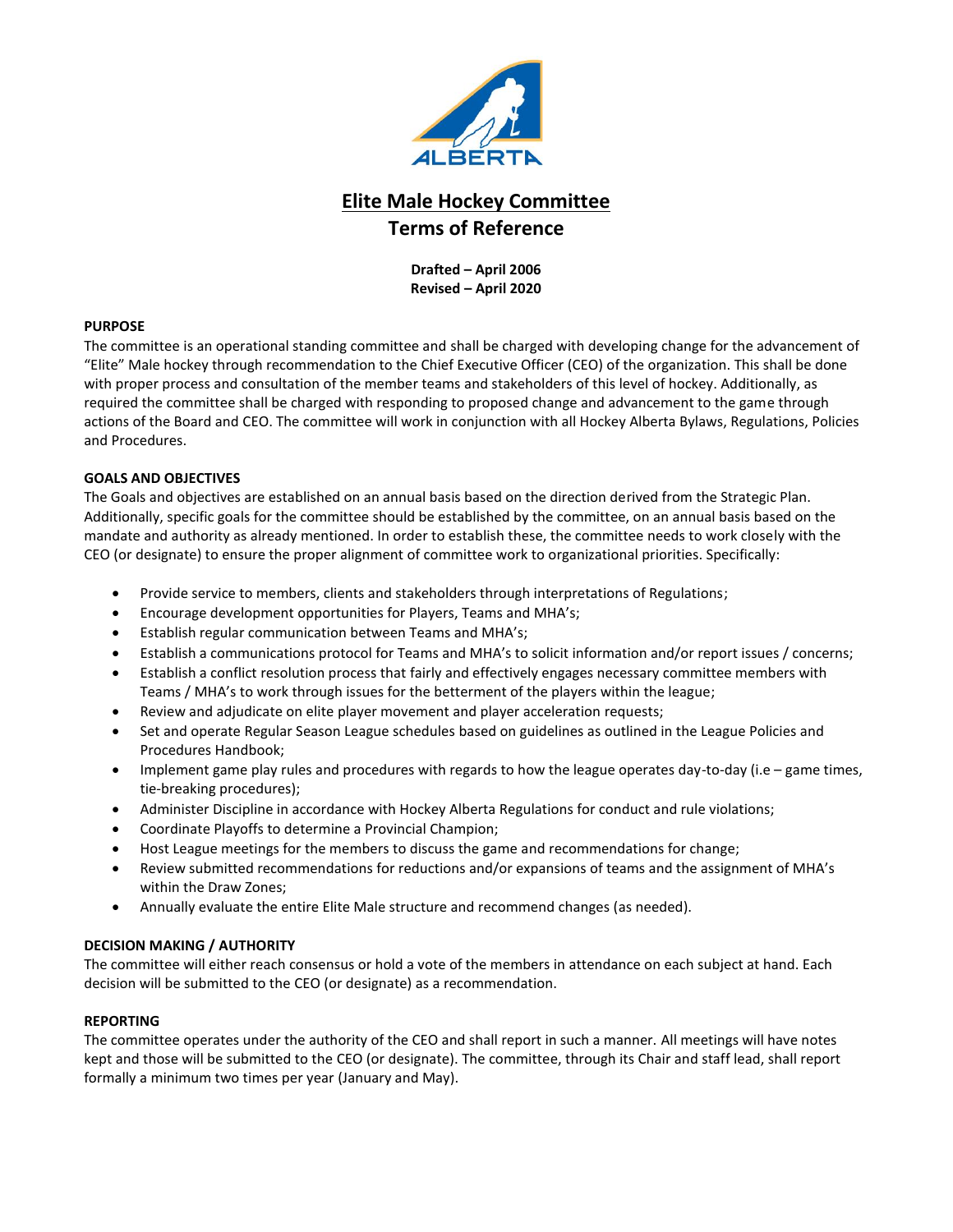

## **Drafted – April 2006 Revised – April 2020**

## **MEETING SCHEDULE**

Meetings will be called by the Chair from time to time and be conducted via conference call or in person. The committee shall meet a minimum of six (6) times during the season.

## **COMPOSITION**

All delegates shall be appointed for two (2) year terms aligning with each hockey season and in a orderly fashion such that there would not be a complete turnover in the Committee in a single year. Delegates will be appointed by the CEO and the committee shall consist of the following positions:

- One (1) Chair
- One (1) Vice-Chair
- One (1) U18 AAA Governor
- One (1) U16 AAA Governor
- One (1) U15 AAA Governor
- One (1) Representative from Hockey Calgary
- One (1) Representative from Hockey Edmonton
- Two (2) Representatives from member MHA's/ Elite Teams (North & South)
- A staff member shall be appointed as a representative of the CEO

## **DUTIES OF THE COMMITTEE**

- Chair
	- a. Preside over all Elite Male Hockey committee and League matters;
	- b. Responsible to call all meetings, liaise with staff to prepare agendas and lead all meetings;
	- c. Act as a liaison between the "committee" and the office of the CEO, attending meetings as necessary;
	- d. Liaise with Hockey Alberta Staff to keep an accurate record of the proceedings of the League;
	- e. Sit on all Elite Male Hockey Committee workgroups as an Ex-Officio member;
	- f. Appoint workgroups to deal with specific problems, to report on these problems and also to state their recommendations. Once a workgroup struck has fulfilled the purpose for which it was called, the workgroup shall be disbanded.

#### Vice-Chair

- a. Preside over Elite Male Hockey committee and League matters and meetings in the absence of the Chair;
- b. Keep informed of the "League" activities and be prepared to assist and work with other members of the "committee" at any time;
- c. Work with the Referee in Chief to oversee and track complaints about Officiating and act as a liaison between the "League" and the Officials Committee;
- d. Work with assigned Governors on determining suspensions for major incidents to ensure consistency;
- e. Liaise with Staff to report financial statements at each "committee" and/or "League" meeting.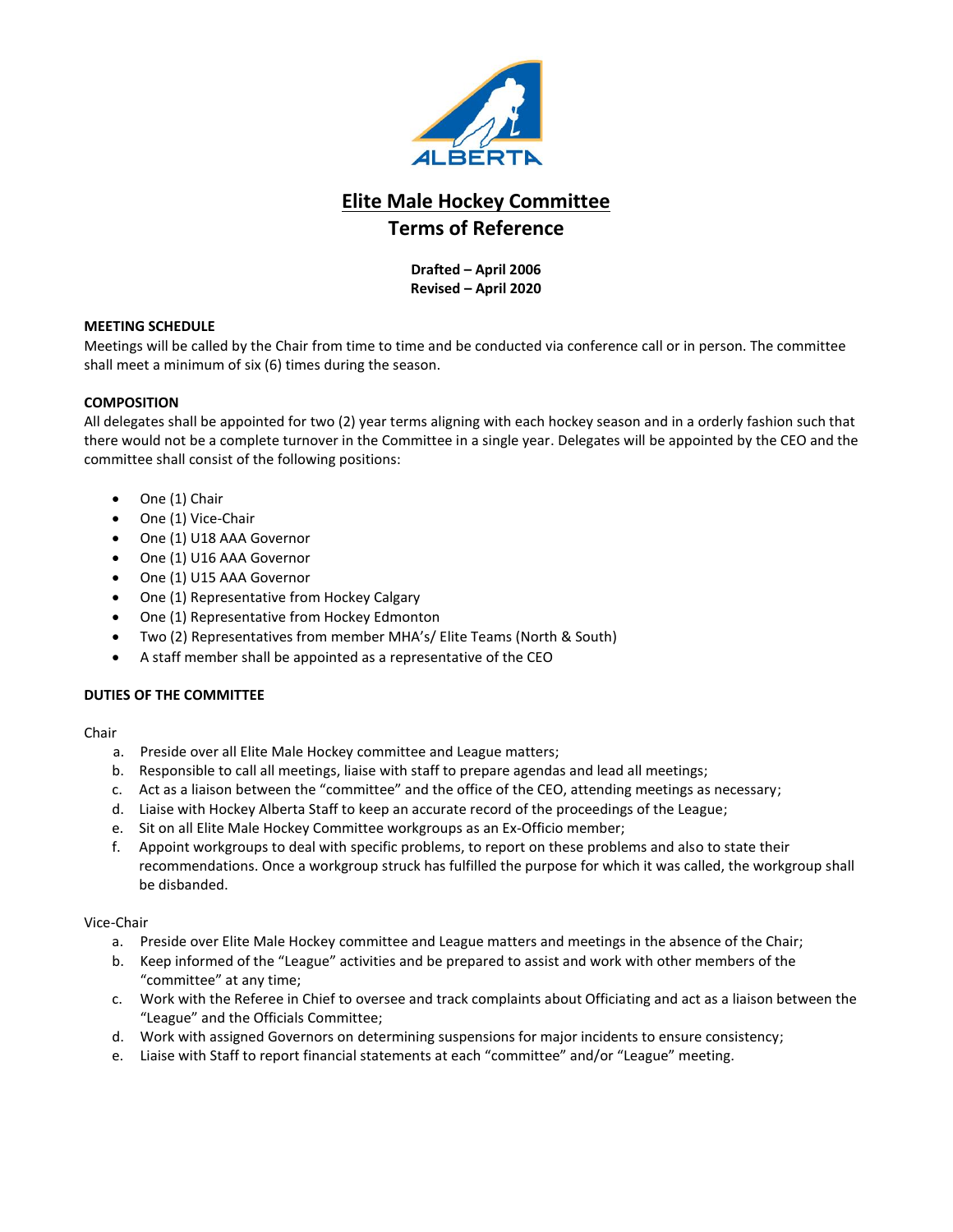

## **Drafted – April 2006 Revised – April 2020**

#### Governors

- a. The respective Division of Play Governor will be responsible to preside over the Division of Play and all day to day league operations of the respective Division;
- b. Be the first contact for teams within the defined Division for all League discipline matters;
- c. Shall oversee and approve the schedule of game play for their division of hockey;
- d. Shall oversee and approve all necessary game changes recommended by the "committee" or member MHA's;
- e. Shall oversee the scheduling and organization of any special events specific to their division of hockey (e.g. Showcase weekends);
- f. Responsible for administering discipline. The Governor shall have the power to suspend, suspend and fine, and/or discipline any coach, manager, player, trainer, or other official connected with a team playing within this "League" and under its' jurisdiction for any infringement of the rules or regulations of either this "league", Hockey Alberta or Hockey Canada. To obtain consistency within this League each Governor shall contact the Vice-Chair for advice and direction before implementing any disciplinary action;
- g. Accept protests filed by the members and immediately advise the Chair;
- h. Responsible to verify the accuracy of game stats periodically;
- i. Keep records of all suspensions;
- j. Assist the "committee" in matters of policy;
- k. Attend all meetings of the "committee" and "League";
- l. Annually, chair a meeting with all Coaches and Managers before the start of League play;
- m. Chair any disciplinary review committees struck from time to time;
- n. Summarize at the Annual General Meeting, all suspensions, gross misconducts and match penalties for League information and trending purposes from the previous season.

Member Representatives (Hockey Calgary, Hockey Edmonton, North & South)

- a. Review and recommend change (if necessary) to the Elite Male Regulations and Draw Zones.
- b. Act as a liaison between the "Committee" and the MHA's and teams.
- c. Communicate regularly with the MHA's and teams in their respective geographic area.
- d. Attend meetings with the MHA's and teams in their respective geographic area as required.
- e. Attend all meetings of the "committee" and "league" as required.

## **LEAGUE MANAGEMENT STRUCTURE**

The Elite Male Hockey Committee will oversee the following positions to help implement and administer Elite Male Hockey through the League. These positions shall be appointed one (1) year terms and shall consist of the following:

- Two (2) U18 AAA Division Directors (North & South)
- Two (2) U16 AAA Division Directors (North & South)
- Two (2) U15 AAA Division Directors (North & South)
- One (1) Secretary
- One (1) Treasurer
- One (1) Marketing & Communications Director
- One (1) Referee In Chief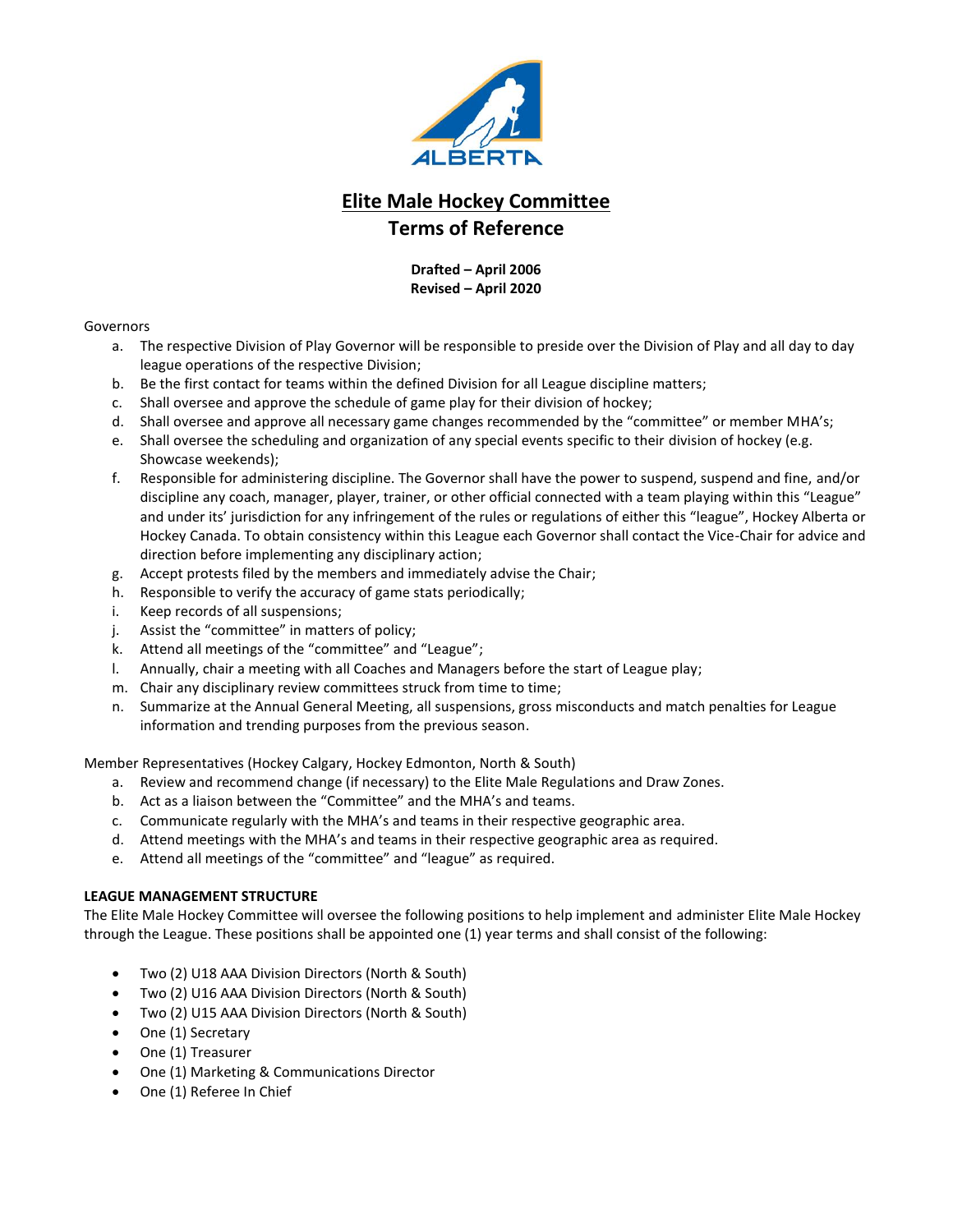

**Drafted – April 2006 Revised – April 2020**

## **DUTIES OF LEAGUE MANAGEMENT STRUCTURE**

Division Directors – Shall be appointed by Elite Male Committee.

- a. Assist the Governor in performing his/her duties;
- b. Shall oversee and preside over all division of hockey coach meetings;
- c. Shall be responsible for the nomination of Player of the Month candidates and presentation of all monthly award winners. Coordinate and make POM nominee/winner presentations at league games;
- d. Shall be responsible for the nomination of recipients of individual division of hockey awards;
- e. Presentation of Regular Season and Playoff winner trophies to winning teams;
- f. Work with the Marketing and Communications Director to build a process for gathering of League and team news for publishing at least monthly on the website;
- g. Attend games as league representative as able and/or directed/required;
- h. Serve as league liaison to team management and coaching staff's to ensure objectives/rules are known and adhered to;
- i. Attend all playoff games that have potential to be series clinching;
- j. Attend team and/or association year end functions to distribute league awards and scholarships;
- k. Attend all meetings of the "league";
- l. Attend meetings of the "Committee" when asked by the Governor.

Secretary – Shall be appointed by the CEO

- a. Record and distribute minutes of all league and Elite Male Hockey meetings within 14 days following any meeting;
- b. Ensure communication of all league meetings are sent to proper League and team personnel;
- c. Publish and update annually a members list of all coaches, team officials, association officers and League officers;
- d. Support Chair and Vice-Chair with any other league or Elite Male Hockey requests.

Treasurer – Shall be appointed by the CEO

- a. Manage bank account(s) of the league, including signatories as required;
- b. Keep books and records;
- c. Collect revenue and pay disbursements;
- d. Establish financial controls to help ensure that Budgeted amounts are not exceeded without proper authorization;
- e. Prepare budget for each hockey season; prepare multi-year financial forecasts as and when required;
- f. Prepare financial statements for the league;
- g. Have the financial statements independently reviewed by at least four (4) members of the league or, if chosen by the League, an independent auditor;
- h. Answer questions on financial matters to the League, Hockey Alberta or league members.

Marketing & Communications Director – Shall be appointed by the CEO

- a. Advise and provide recommendations on League "branding" matters to the Committee;
- b. Determine a marketing plan for the promotion of the League;
- c. Establish a sponsorship program for the League;
- d. Work with member teams to secure content that can be shared on a weekly basis on the League Website, to improve the overall image of the league.